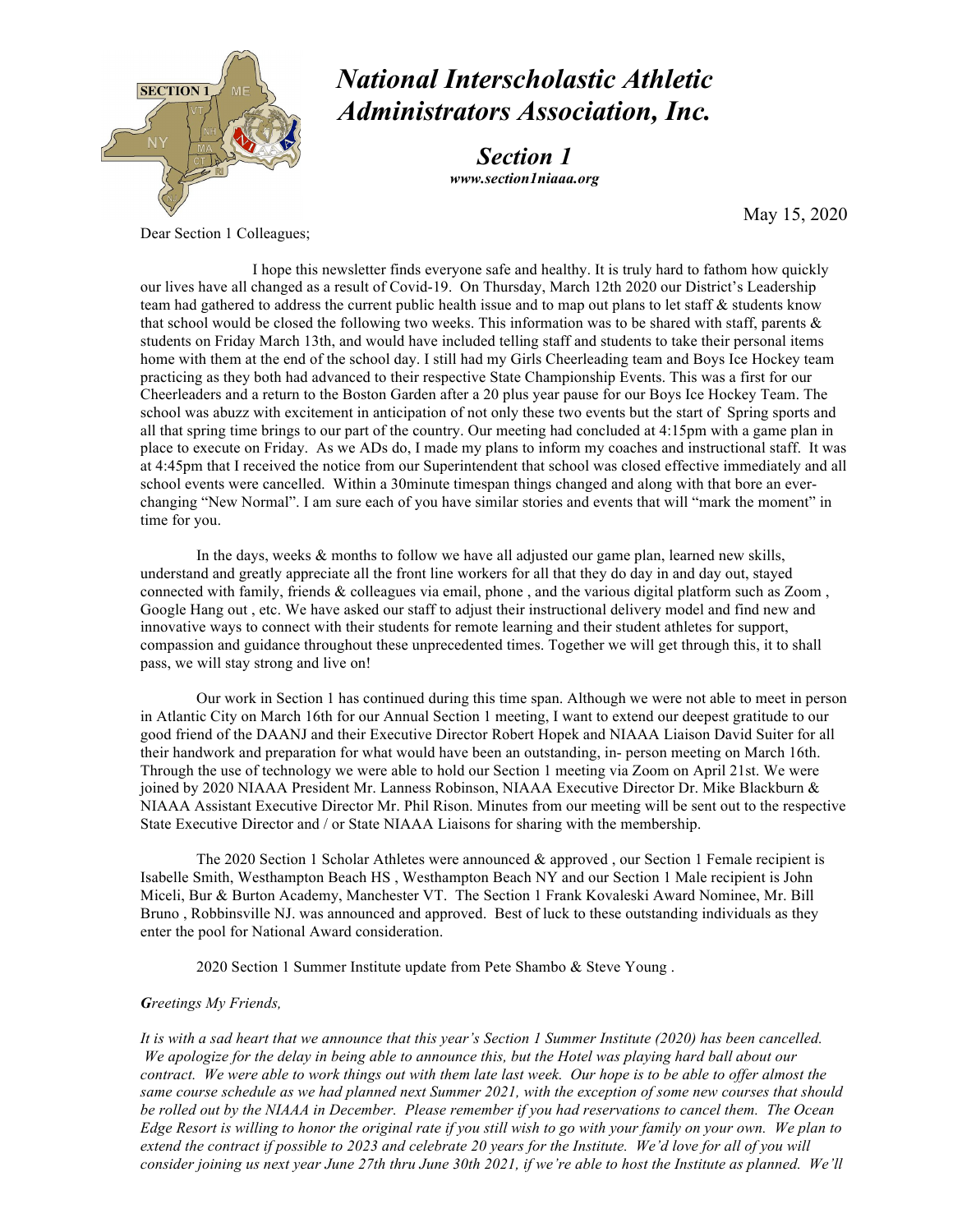*be in touch right around the National conference this December to let you know what our plans are. Be well my Friends!!* 

*All the best,* 

*Steve and Pete* 

The NIAAA Board of Directors held their annual February Board meeting Feb 8-11, at the NIAAA National office in Indianapolis, and their Annual Spring conference call on April 14th .Below please find info from both of these the Board meetings.

# **NIAAA Board of Directors Winter Board Meetings Feb 8-11, 2020 9100 Keystone Crossing , Indianapolis, IN Meeting Highlights**

Reported from the February 2020 NIAAA Board of Directors Meeting

The February 2020 Meeting of the NIAAA Board of Directors was called to order by President Lanness Robinson on the afternoon of February 8, 2020. President Robison shared that his theme for the year will be "Be Better".

## 1.**Board of Directors as Goals for the 2020 year: New Initiatives:**

1.Adopt the Fifth Strategic Plan and communicate to the membership.

- 2.Communicate to the membership the process and implementation of the At-Large positions, including the policy change regarding the At-Large Election Withdrawal.
- 3.Support the Membership Committee in addressing underrepresented areas.
- 4.Support the Professional Development Academy in the development of metrics to evaluate the success and potential growth of the International LTIs and CIAA efforts.
- 5.Support the Professional Development Academy in defining the role of the cohorts within the structure of NIAAA U.
- 6.Support recommendations from the Accreditation process.

## **Ongoing Initiatives:**

1.Explore using the Endowment Fund to target additional resources toward new AD's.

2.Promote the NIAAA Classroom as a professional development resource for the organization.

3.Support initiatives that increase NIAAA membership and promote dual membership status.

4.Support training and implementation initiatives for section and state leaders to expand the use of the NIAAA Membership Portal to conduct business.

5.Use the NIAAA Portal to update annually state associations contact information by October

## 2.

The below listed individuals were approved by the Board and appointed to the respective listed committees:

| Certification - | Joey Struwe, CMAA, SD - Section 5  |
|-----------------|------------------------------------|
| Credentials -   | Mike Hunter, CAA, UT – Section 7   |
| Endowment -     | Jason Wiberg, CMAA, ND – Section 5 |
| Resolutions -   | Deran Coe, CMAAA, NC – Section 3   |

# **3. Leadership Training:**

It was shared with the Board the 1647 LTI Courses were taken at the December 2019 NADC in National Harbor. The Board approved the use of the CIAAA Exam beginning in Tampa December 2020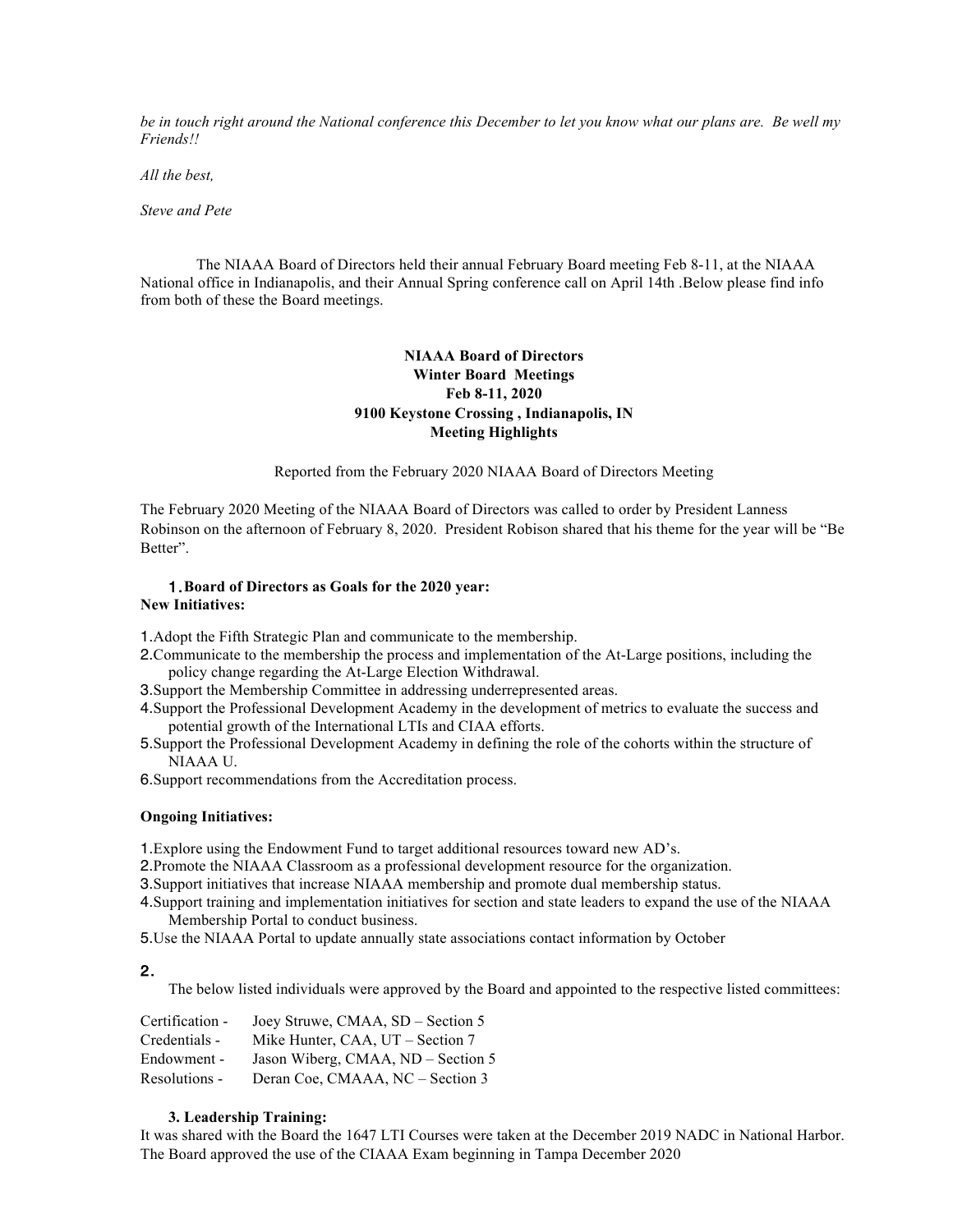# **4. 5th Strategic Planning Sub-Committee Report**:

The Leadership Team of **Mark Armstrong**, CMAA, NE, General Chair; **Tris Witkin**, CMAA, CT, Programs Sub-Committee Chair; **Rich Barton**, CMAA, UT, Operations Sub-Committee Chair and **Scott Nordi**, CAA, WA, Finance Sub-Committee Chair submitted the  $5<sup>th</sup>$  Strategic Plan for the direction of the NIAAA to move forward. Mark Armstrong thanked the Board for the selection of the committee members for the work. The committee discussed the Recommendation, strategies for implementation, party responsible for implementation and initiated date for each initiative within the three committees of finance, programs and operations. The Strategic Planning exercise is for high level thought exchange for a direction, the Board, office staff and NIAAA membership to fulfill each item.

Trish Witkin discussed the Programs Sub-Committee recommendations. Categories centered around Professional Development, Member Benefits, Outreach, Membership & Awards.

Rich Barton discussed the Operations Sub-Committee recommendations. Categories centered around Technology, Membership, Staffing, Office/Facilities, Conference, International, Accreditation/Certification and Advocate/Lobbyist.

Scott Nordi discussed the Finance Sub-Committee recommendations. Categories centered around funding of Additional Revenue Streams, Budget Management, Membership and Operational Management.

On behalf of the Board, President Robinson thanked the  $5<sup>th</sup>$  Strategic Plan Leadership team for their tremendous leadership and the product produced. The Board is excited to fine tune the plan which will direct the growth of the NIAAA for the next 5-years.

### **5. Section Meeting Schedule and location (with BOD attendees)**

| Section 1 – Golden Nugget, Atlantic City, NJ                        | (Jim D. Lanness, Mike) |
|---------------------------------------------------------------------|------------------------|
| March $16, 5-9$ pm                                                  |                        |
| Section 2 – Glade Springs Resort, Daniels, WV                       | (Jimmy L., Josh, Phil) |
| June 17-19, times                                                   |                        |
| Section 3 – Lake Lanier Resort, Buford, GA                          | (Jeryl, Lanness, Phil) |
| May 16-17, 2-6 pm                                                   |                        |
| Section 4 – Fairfield Inn Suites, Schaumburg, IL (Matt, Todd, Phil) |                        |
| June 11-12, times                                                   |                        |
| Section 5 – Ramada Plaza Wyndham, Omaha, NE (Jaime, Todd, Mike)     |                        |
| June 9-10, times                                                    |                        |
| Section $6$ – Breckenridge, CO                                      | (Karen, Lisa, Phil)    |
| June 10, time                                                       |                        |
| Section 7 – Courtyard By Marriott, Las Vegas, NV                    | (Greg, Lisa, Mike)     |
| March $8$ , $8$ am $-1$ pm                                          |                        |
| Section 8 – Sun River Resort, Sun River, OR                         | (Larry, Josh, Mike)    |

### **Board of Directors**

### **Conference Call April 14, 2020 – 1:00 pm EST**

**T**he meeting was called to order at 1:00 pm, Tuesday, April 14, 2020 by President Lanness Robinson, CMAA, FL. Members present included: Lisa Langston, CMAA, TX, President Elect; Todd Olson, CMAA, ND, Past President; Joshua Scott, CMAA, MO, Secretary; James Davis, CAA, MA, Section 1; Jimmy Lynch, CMAA, PA, Section 2; Jeryl Fischtziur, CAA, LA, Section 3; Matt Hensley, CMAA, IL, Section 4; Jaime Sherwood, CMAA, Section 5; Karen Higel, CMAA, CO, Section 6; Greg Van Cantfort, CAA, HI, Section 7; Larry Yeradi, CAA, WY, Section 8; Damian Frassinelli, CMAA, CT, At-Large A; Mike McGurk, CMAA, MO, At-Large B (3 region election); Jamie Sheetz, CMAA, UT, At-Large Region B, Greg Smith, CMAA, WI, NEDC Liaison; Phil Rison, CMAA, NIAAA Associate Executive Director and Dr. Mike Blackburn, CMAA, NIAAA Executive Director.

President Robinson opened the meeting and thanked the Board for their service. Lanness wished all well and hoped families and loved ones were staying safe and healthy in these unprecedented **times.** The Board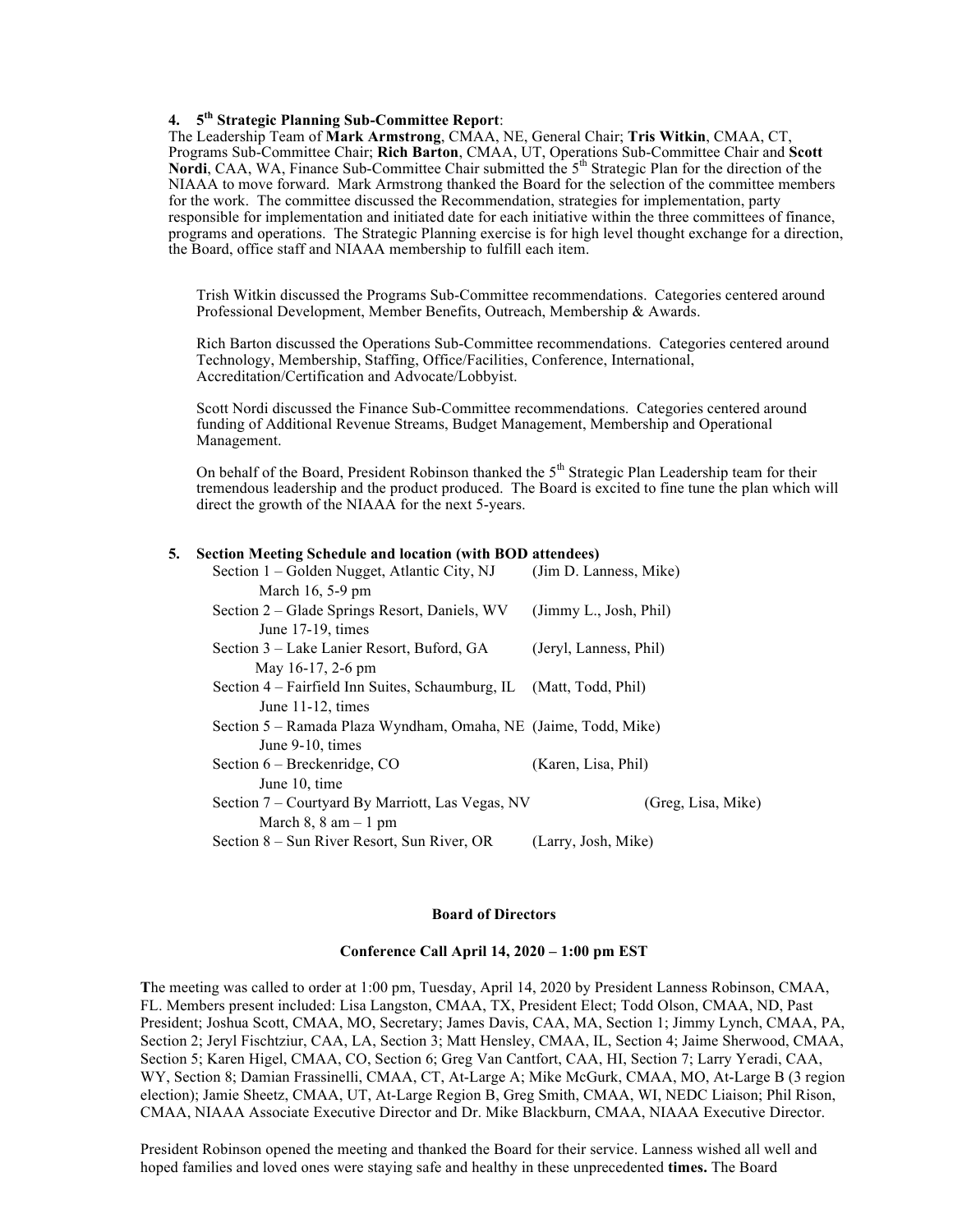acknowledged former board member Bruce Brown, along with other NIAAA members currently struggling with health issues and resolved to keep all in members in our thoughts. President Robinson highlighted the great opportunities to offer professional development opportunities through this pandemic. Lanness continued the push to Be Better.

Action Items:

The February 2020 minutes were reviewed.

On motion by Larry Yeradi, seconded by Todd Olson, the minutes were approved.

Financial – March 31, 2020 financial reports

a. Dr. Blackburn discussed the monthly report. The main reserve account experienced a loss but still resides at 54.7% of the annual budget. Through March the total reserve accounts realized a decrease of \$395,807. Through April 14 the reserves have gained approximately \$263,000 back through the market. \$150,000 was moved from the checking to the CD account in March. The Endowment Fund was down 12.4% in March and finished the month at \$1,293,092.

On motion by Karen Higel, seconded by Greg Van Cantfort, the financial report was approved

Information/Action Items:

1. Professional Outreach Program – Michigan IAAA and the Virginia IAAA requested an outreach for new Athletic Administrators. If both states have the full number of participants requested each outreach would the total cost would be approximately \$24,000 from the Endowment Fund. The outreach would be comprised of teaching 501 and 502 with an online code for 503, as well as 6 scholarships for national conference lodging.

On motion by Larry Yeradi, seconded by Jim Davis, the outreach programs were approved.

Mentoring Committee – Josh Scott recommended the following athletic administrators to serve on the newly formed Mentoring Committee along with the prescribed roll off cycle. \*Note – the roll off year is after the annual conference\*

a. Chair – Mike Ellson, CMAA, TN – Section 3 – roll off 2024

b. Vice Chair – Jeff Lowell, CAA, WA – Section 8 – roll off 2025

c. Members

Trever Wilson, CMAA, UT – Section 7 – roll off 2022 Geri Witalec-Krupa, CMAA, VT – Section 1 – roll off 2023 Tim Leach, CAA, VA – Section 2 – roll off 2024 Tim Sam, CMAA, OR – Section 8 – do not replace when roll off 2024 Peter Cofran, CAA, NH – Section 1 – do not replace when roll off 2024 K. Paige Hershey, CMAA, TX – Section 6 – roll off 2025 Jen Brooks, CMAA, MO – Section 5 – roll off 2026 Jaquelyn Randall, CAA, IL – Section 4 – roll off 2026

On motion by Joshua Scott, seconded by Lisa Langston, the members and terms were approved.

Extend Tunnels to Towers Initiative – President Robinson highlighted the 2020 initiative for the NIAN. With the current national pandemic which has led to the cancellation of many state conferences, the NIAN requested the Board to extend the 2020 initiative to 2021.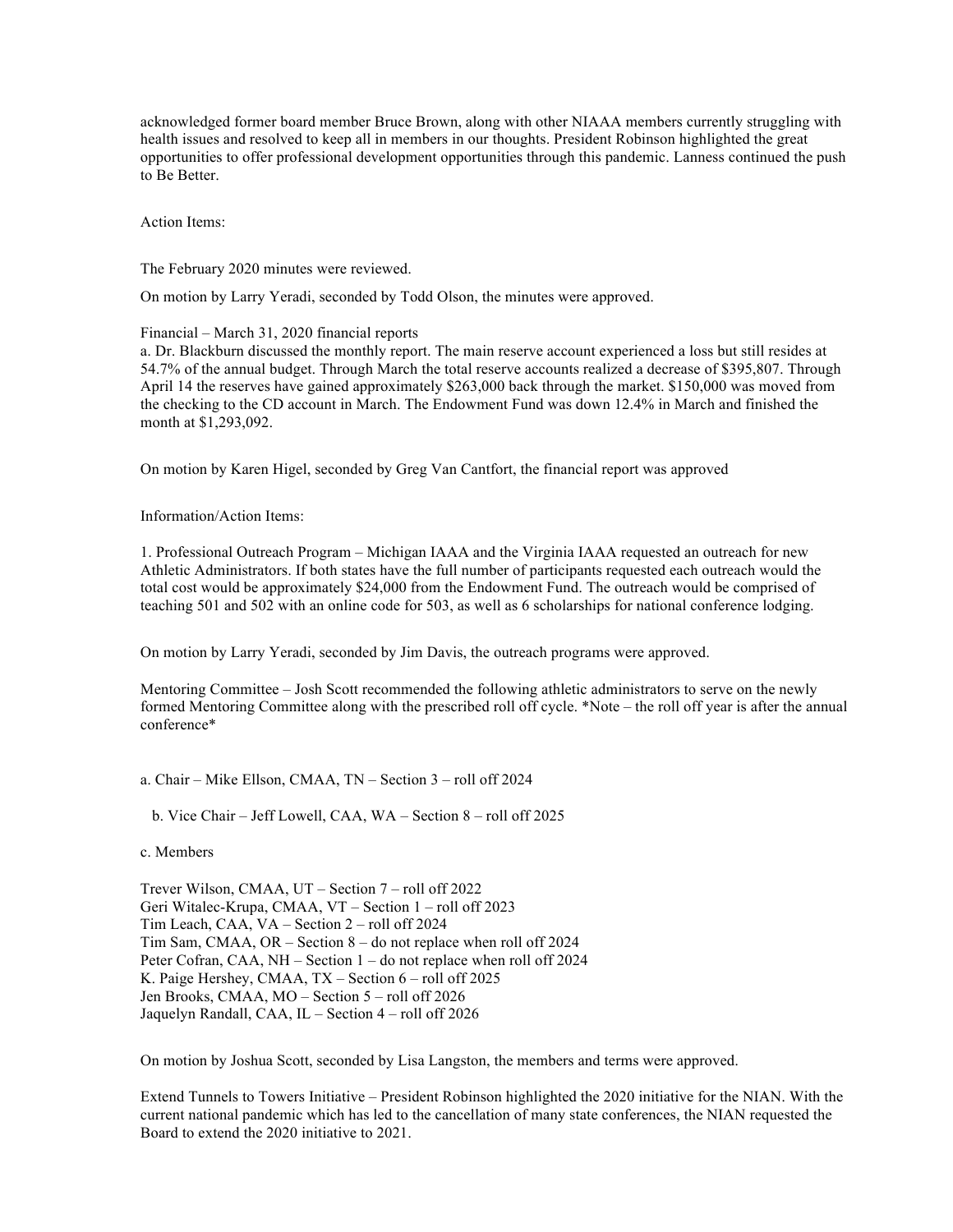On motion by Jaime Sherwood, seconded by Mike McGurk, the Tunnels to Towers Initiative was extended to 2021.

Operations, Personnel & Policy Sub-Committee – Mike Blackburn discussed the sample evaluations for the office staff and Professional Development Academy positions. Each evaluation was established with current job descriptions.

PDA Leadership Team – Todd Olson reviewed the salary placement and advancement for the PDA Leadership Team. With the current travel situations and safety concerns nationally, the PDA intern positions was placed on hold for the near future.

Adopted Salary Level document – Past President Olson highlighted the salary schedule as adopted by the Board for the office staff.

Staff Salaries - Past President Olson highlighted the salary placement for office staff for 2020-21.

Office Policy Manual – Todd Olson reviewed the work compiled for vacation leave policy and sick/health leave policy currently in place for the NIAAA. In addition, the current OPP manual was made available for review by Board members.

On a motion by Todd Olson, seconded by Jeryl Fischtziur, the OPP Manual was approved.

e. Copyright Position – Dr. Blackburn discussed the current Copyright position, job descriptions and applications that were submitted. Candidates will be interviewed via the online Zoom platform for first round interviews.

- 5. Section Meeting Reports
- a. Section 7 Greg Van Cantfort discussed the Section 7 meeting in Las Vegas.

The section 7 meeting was held in person in March. 6. Review July Meeting

a. President Robinson opened discussion around the summer Board meeting in July. Mike Blackburn discussed the various groups who were scheduled to come into the NIAAA Office for various obligations. Most of the section meetings have been changed to online Zoom meetings. Significant conversation was held around a dropdead date for the decision on the Board summer meeting. Other summer meetings will be moved to the Zoom platform in an effort to limit as much travel as possible.

Discussion/Information Items

### Board Process for NFHS Citation Selections

a. Citation ranking by Board members – Dr. Blackburn reminded the Board to submit their rankings to him by June 1, 2020. Section representatives were asked to reach out to state leadership to remind them of the Citation and DSA due date of May 1, 2020. The due date was pushed back 30-days due to the impact of COVID-19.

Impact of COVID-19 & Professional Development– Phil Rison discussed the online courses and webinars from March 10 – April 10. 156 regularly attended the initial webinar schedule. Since the pandemic took place, 398 daytime webinars took place from March 25-April 10. Online courses taken from March 16-April 10 was 547. In addition, a series of free workshops have been scheduled for April and May.

Hall of fame Inquiry – President Robinson discussed a request for Board consideration on behalf of a member of the NIAAA. The Board had good conversation but took no action.

Request for Involvement/Endorsement – Phil Rison discussed a request from outside companies and professionals to identify with the NIAAA by using the logo, share information with NIAAA support, or provide special programs on NIAAA platforms. The Board recommend to continue the standard practice to not endorse every company, or person, that have requested. Endorsement acknowledgement from the NIAAA should happen on a case by case situation from the office staff.